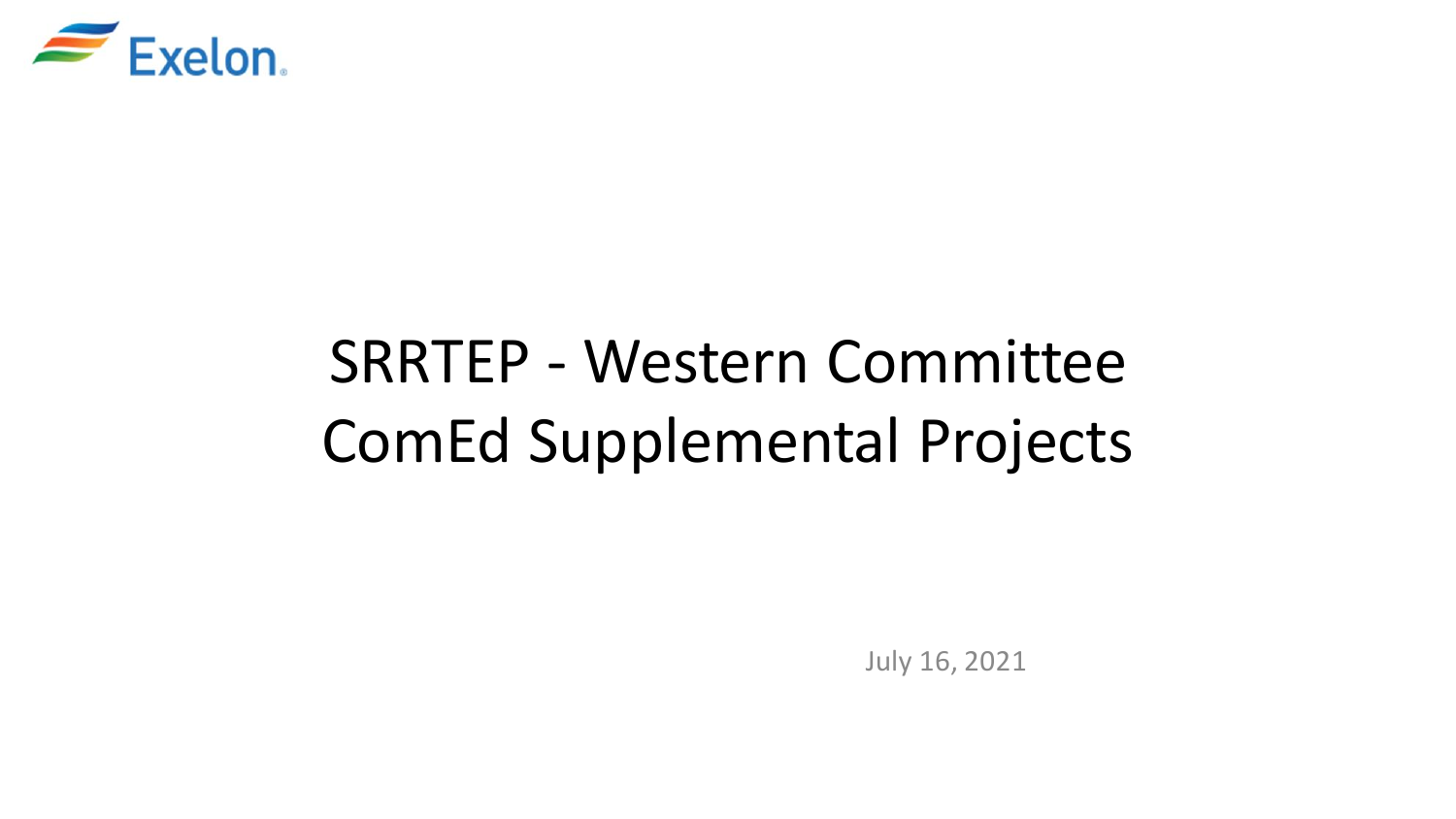# Solutions

Stakeholders must submit any comments within 10 days of this meeting in order to provide time necessary to consider these comments prior to the next phase of the M-3 process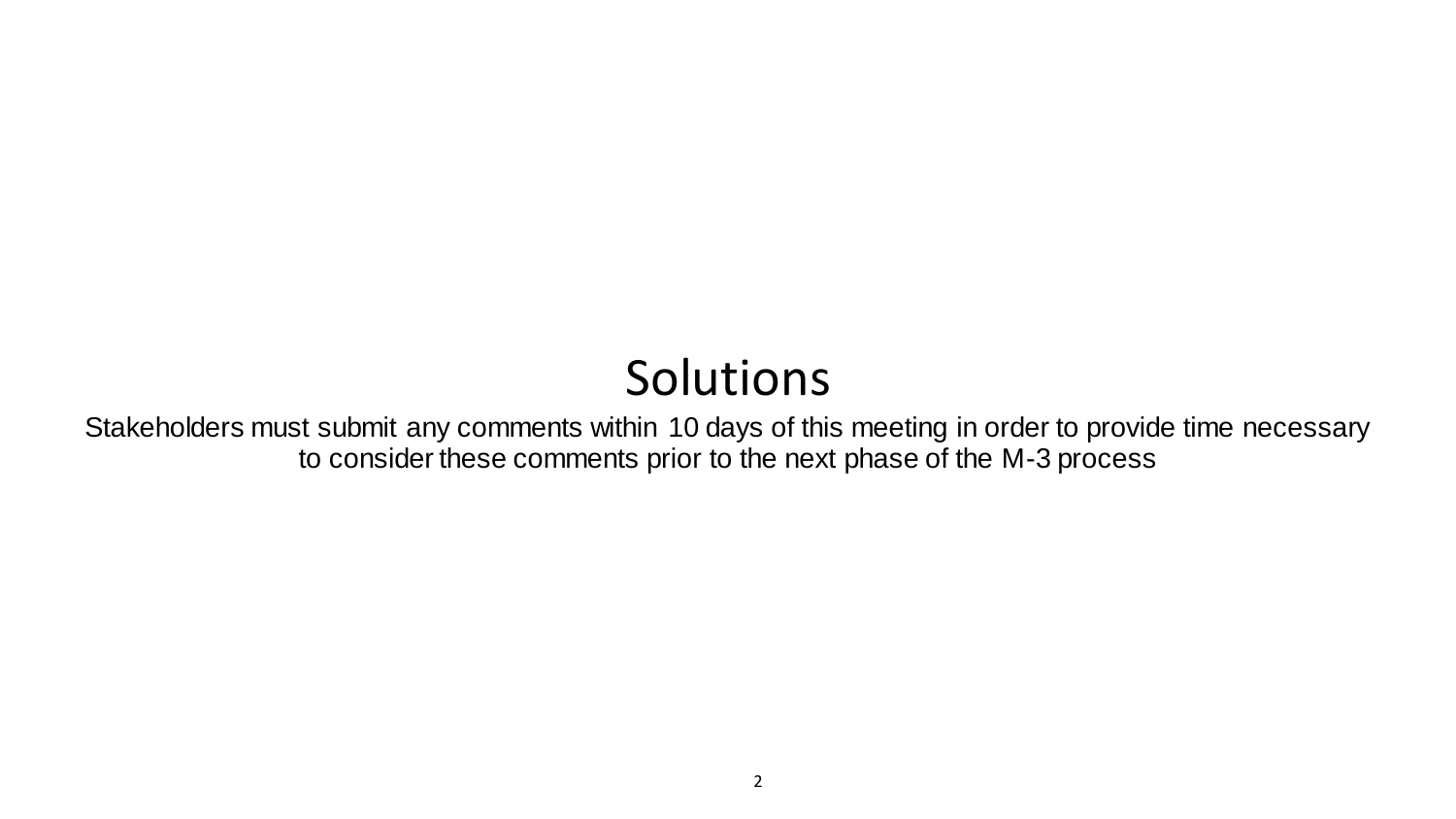

## ComEd Transmission Zone M-3 Process Customer in Hoffman Estates

**Need Number:** ComEd-2021-003

**Process Stage:** Solutions Meeting July 16, 2021

**Previously Presented:** April 16, 2021

**Project Driver:** 

Customer Service

#### **Specific Assumption Reference:**

• New transmission customer interconnections or modification to an existing customer

#### **Problem Statement:**

New customer is looking for transmission service in Hoffman Estates. Initial loading is expected to be 24 MW in June 2023 with an ultimate load of 96 MW by the end of 2027.

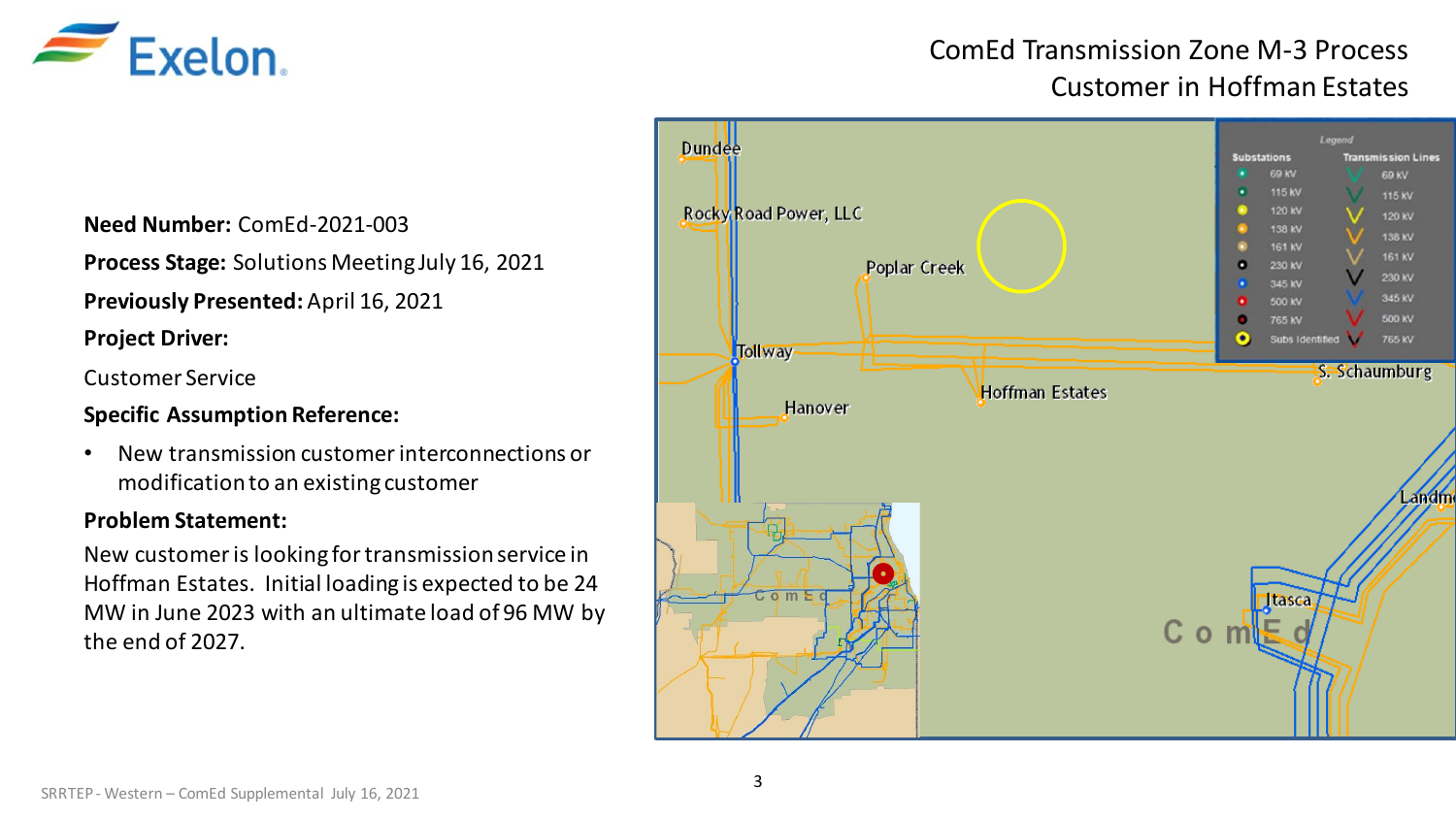

## ComEd Transmission Zone M-3 Process Customer in Hoffman Estates

**Need Number:** ComEd-2021-003

**Process Stage:** Solutions Meeting July 16, 2021

#### **Proposed Solution:**

- Rebuild Hoffman Estates with BAAH GIS
- Extend 2-138 kV lines 1.5 miles to new customer substation

Estimated transmission cost: \$0M

#### **Alternatives Considered:**

None

**Projected In-Service:** 12/31/23

**Project Status:** Conceptual

**Model:** 2026 RTEP

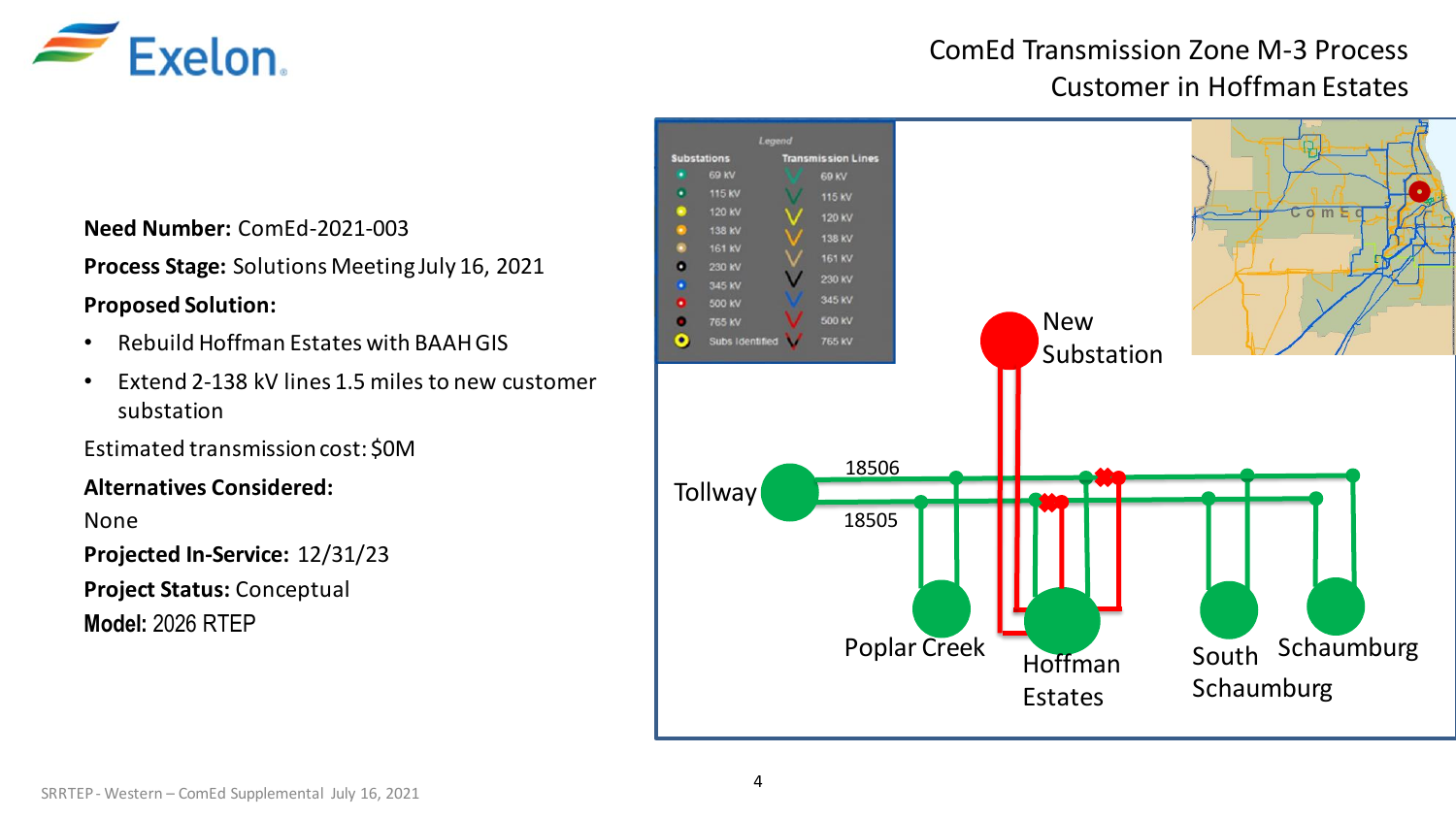# Appendix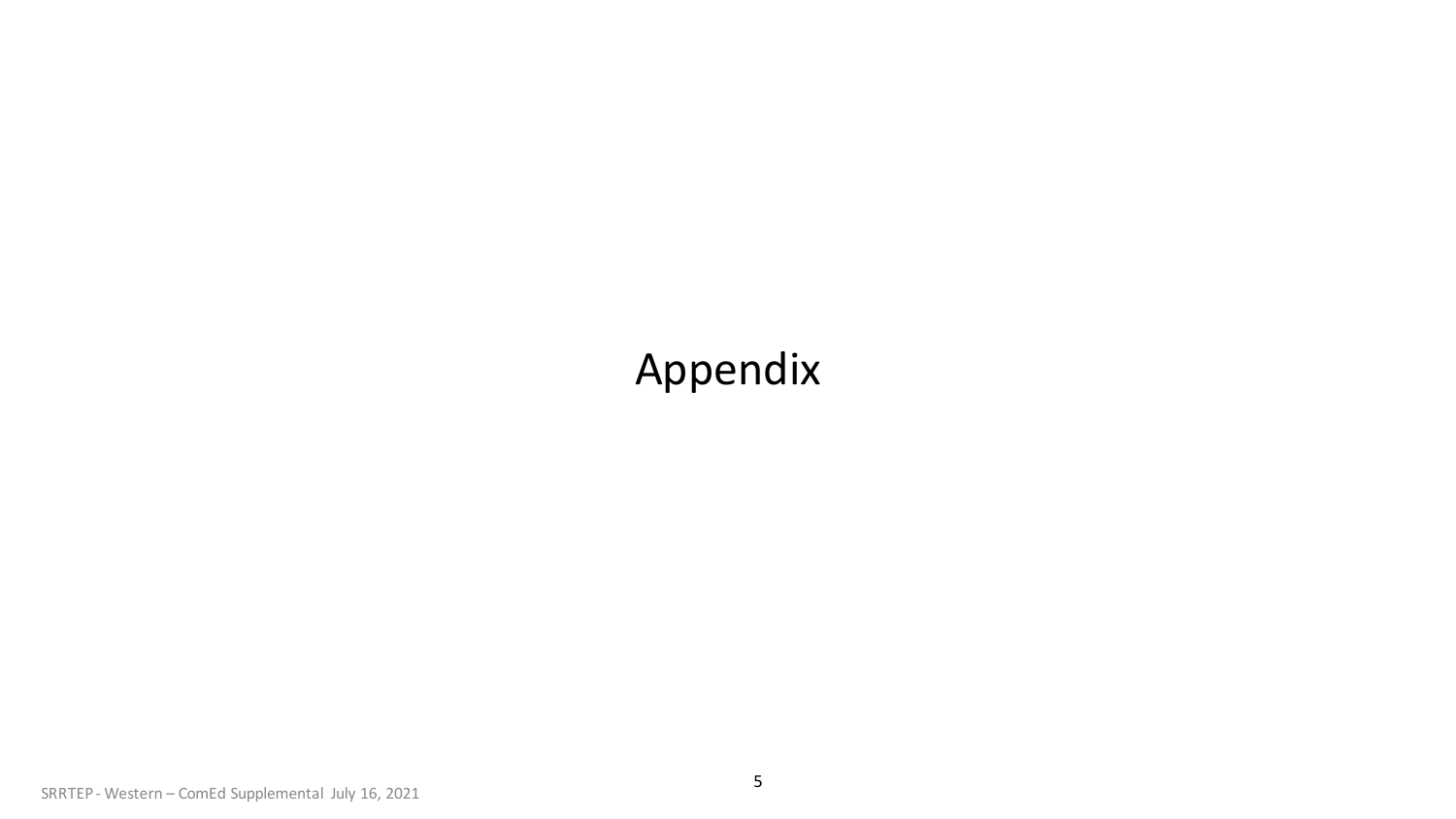# High Level M-3 Meeting Schedule

| <b>Activity</b>                               | Timing                             |
|-----------------------------------------------|------------------------------------|
| Posting of TO Assumptions Meeting information | 20 days before Assumptions Meeting |
| Stakeholder comments                          | 10 days after Assumptions Meeting  |

### Needs

### Solutions

### Submission of Supplemental Projects & Local Plan

| <b>Activity</b>                                | Timing                       |
|------------------------------------------------|------------------------------|
| TOs and Stakeholders Post Needs Meeting slides | 10 days before Needs Meeting |
| Stakeholder comments                           | 10 days after Needs Meeting  |
|                                                |                              |
| <b>Activity</b>                                | Timing                       |

| <b>TELLIVILY</b>                                   |                                  |
|----------------------------------------------------|----------------------------------|
| TOs and Stakeholders Post Solutions Meeting slides | 10 days before Solutions Meeting |
| Stakeholder comments                               | 10 days after Solutions Meeting  |

| <b>Activity</b>                                       | Timing                                                                                         |
|-------------------------------------------------------|------------------------------------------------------------------------------------------------|
| Do No Harm (DNH) analysis for selected solution       | Prior to posting selected solution                                                             |
| Post selected solution(s)                             | Following completion of DNH analysis                                                           |
| Stakeholder comments                                  | 10 days prior to Local Plan Submission for integration into RTEP                               |
| Local Plan submitted to PJM for integration into RTEP | Following review and consideration of comments received after<br>posting of selected solutions |